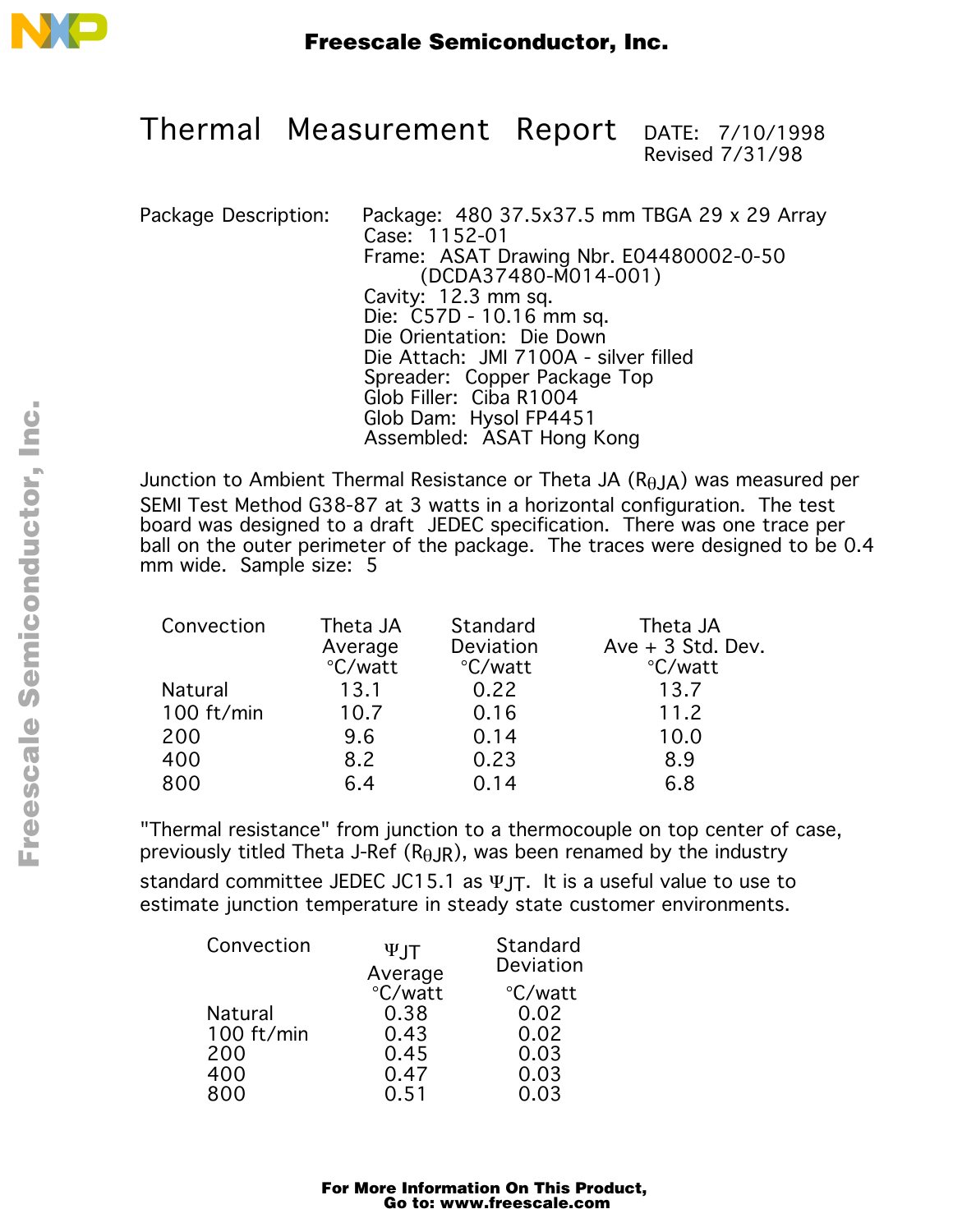

Junction to ambient thermal resistance, Theta JA  $(R_{\theta}$ JA), was also measured with four different heat sinks. To properly evaluate the effect of the heat sink, the measurements were done with the single layer test board described above. Heat sink interface material was Wakefield 120 Thermal Grease. Two samples were measured at 5 watts. Average values are listed in the table.

|                      | Theta JA    | Theta JA    | Theta JA    | Theta JA    |
|----------------------|-------------|-------------|-------------|-------------|
|                      | Heat Sink A | Heat Sink B | Heat Sink C | Heat Sink D |
| Convection           | °C/watt     | °C/watt     | °C/watt     | °C/watt     |
| <b>Natural</b>       | 9.01        | 8.62        | 6.45        | 6.45        |
| $100 \text{ ft/min}$ | 6.38        | 6.05        | 4.5         | 4.89        |
| 200                  | 4.78        | 4.58        | 3.25        | 3.92        |
| 400                  | 3.49        | 3.37        | 2.64        | 3.1         |
| 800                  | 2.64        | 2.51        | 2.03        | 2.59        |
|                      |             |             |             |             |

Heat Sink Description

- A Thermalloy 2330B, 37.9x38.2x16.3 mm, cross cut extrusion pin fin<br>B Thermalloy 2332B, 41.3x43.3x16.3 mm, cross cut extrusion pin fin B Thermalloy 2332B, 41.3x43.3x16.3 mm, cross cut extrusion pin fin<br>C Wakefield 698100AB, 53.8x53.1x24.7 mm, cross cut extrusion pin Wakefield 698100AB, 53.8x53.1x24.7 mm, cross cut extrusion pin fin
- D IERC 21426-ICB stamped and formed, base 35x35 mm, overall height 25 mm, overall width 58 mm square.

The Chip Cooler heat sinks had been previously measured with the 304 TBGA package. The Chip Cooler heat sinks are smaller and less effective than the ones measured here. Photographs have been attached at the end of the document.

Junction to case thermal resistance, Theta JC  $(R<sub>AJC</sub>)$ , was measured using the cold plate technique with the cold plate temperature used as the "case" temperature.

| Theta JC | Standard  | Theta JC            |
|----------|-----------|---------------------|
| Average  | Deviation | $Ave + 3$ Std. Dev. |
| °C/watt  | °C/watt   | °C/watt             |
| 1.08     | 0.03      | 12                  |

Junction to board thermal resistance Theta JB  $(R<sub>AJB</sub>)$  was measured using the cold plate technique. The board temperature was measured with a thermocouple soldered to a center trace on the top surface of the printed circuit board. The measurement was taken using 4 conductor layer printed circuit board.

| Theta JB | Standard  | Theta JB            |
|----------|-----------|---------------------|
| Average  | Deviation | $Ave + 3$ Std. Dev. |
| °C/watt  | °C/watt   | °C/watt             |
| 3.3      | 0.07      | 3.5                 |

 $\blacksquare$ 

.<br>ق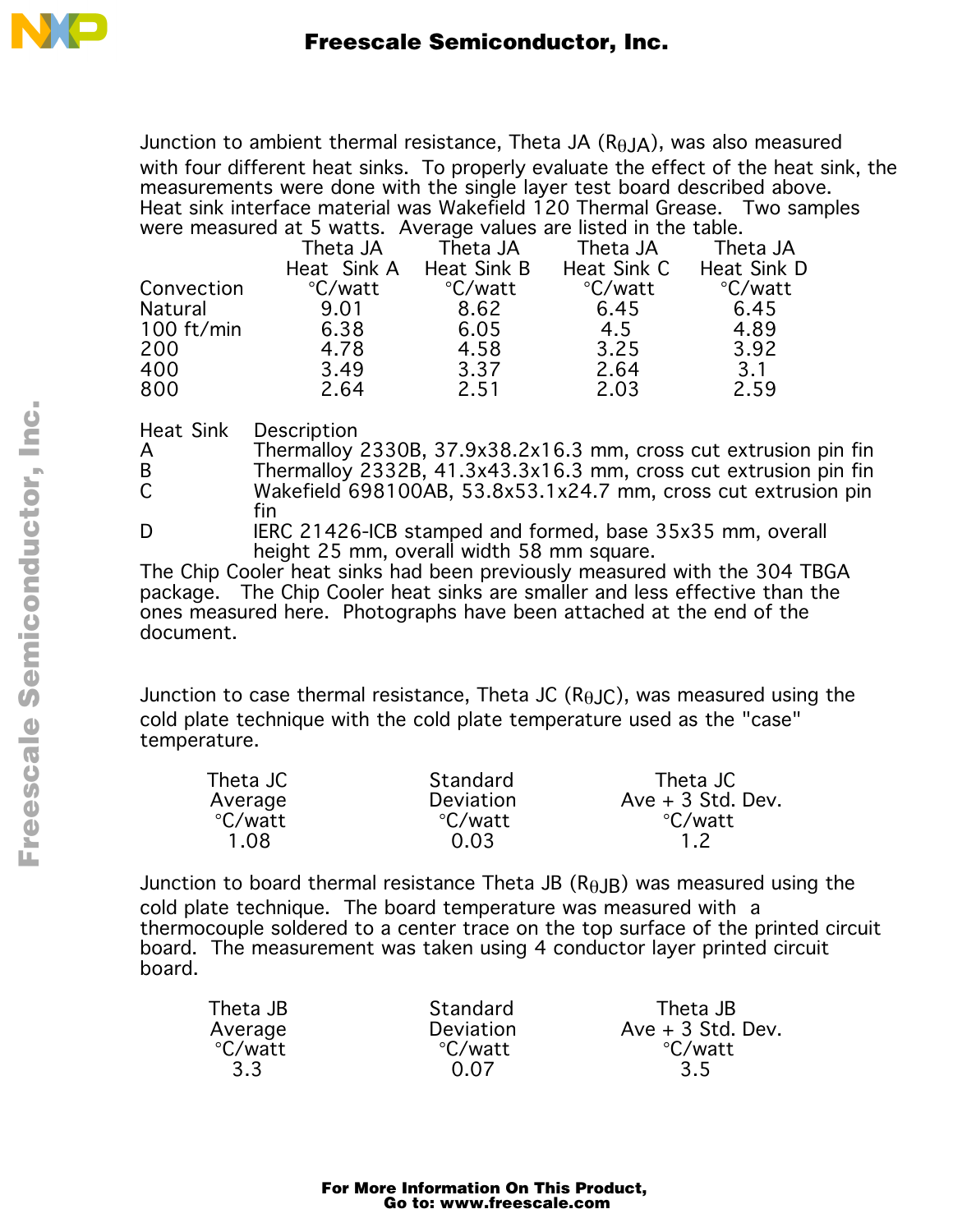

Junction to Ambient Thermal Resistance or Theta JA  $(R_{\theta}$ JA) was measured on a 4 layer 4 x 4.5 inch thermal test board at 3 watts in a horizontal configuration. **Do Not Report in the Data Book Without Footnotes indicating that the measurements were taken on test boards with two internal planes.** Sample size: 5

| Convection     | Theta JA<br>Average<br>°C/watt | Standard<br>Deviation<br>°C/watt | Theta JA<br>$Ave + 3$ Std. Dev.<br>°C/watt |
|----------------|--------------------------------|----------------------------------|--------------------------------------------|
| <b>Natural</b> | 10.5                           | 0.13                             | 10.9                                       |
| 100 ft/min     | 8.6                            | 0.14                             | 9.0                                        |
| 200            | 7.8                            | 0.15                             | 8.2                                        |
| 400            | 6.9                            | 0.09                             | 7.2                                        |
| 800            | 5.5                            | ი 1                              | 5.8                                        |

The thermal performance of this TBGA package is closely coupled to the printed circuit board's thermal performance. It has been found that this effect can be described by relating the thermal performance to the printed circuit board temperature. The data in the Figure 1 was taken with a heater pad attached to the bottom of the board to simulate the effect of other heat sources on the board. The board temperature is determined using a thermocouple soldered to a trace on the top surface of the board next to the package. The observed junction temperature rise above ambient divided by package power (Theta JA) is plotted as a function of the board temperature rise above ambient divided by the power dissipated in the package.



Figure 1. Effect of board temperature on the thermal performance.

For More Information On This Product, Go to: www.freescale.com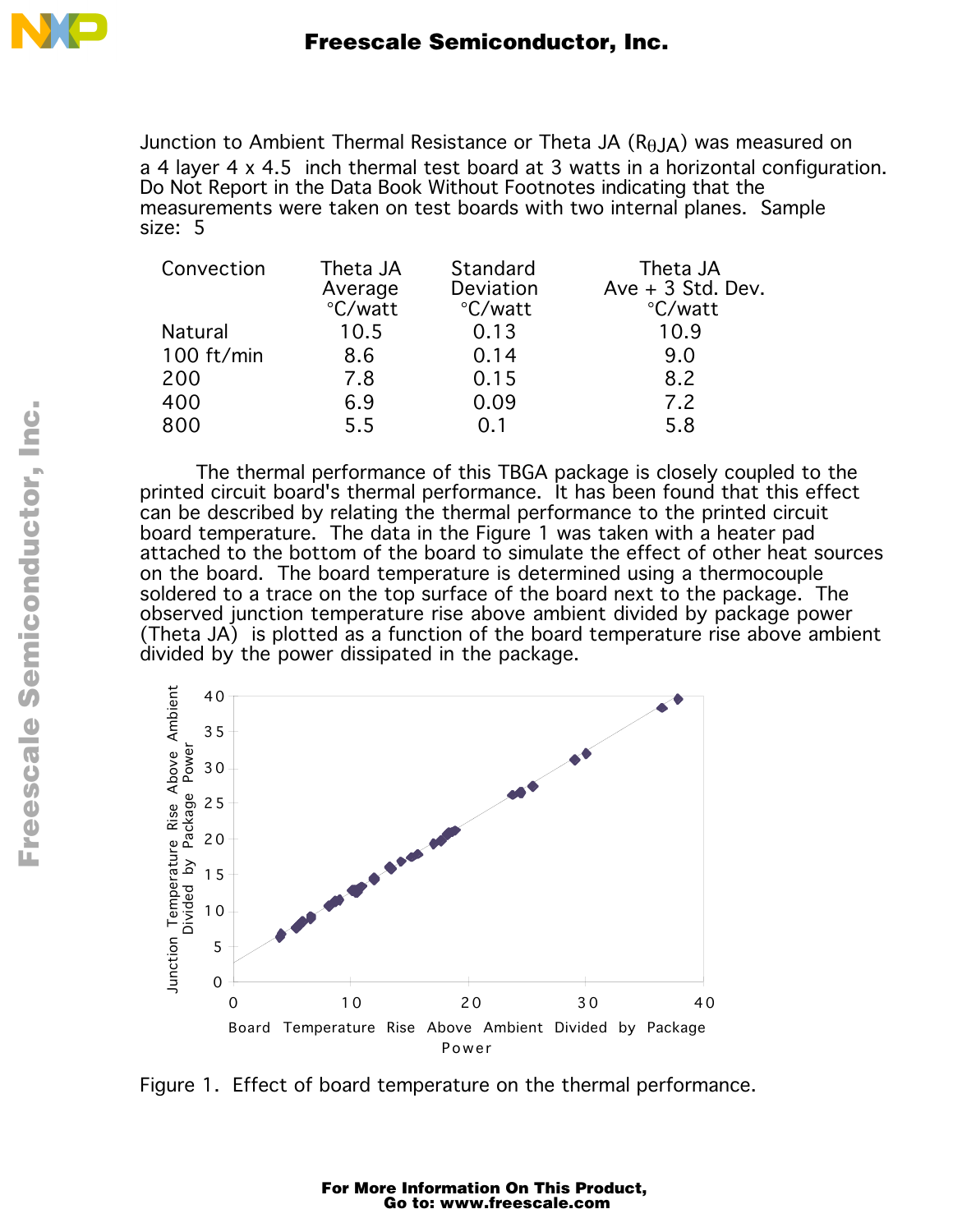

 The data shown in Figure 1 was taken at 2 watt dissipation in the TBGA with 8 or 15 watts in the heater and at 3 watts in the package with 4 or 8 watts in the heater. All the data at those power settings in natural convection, 100, 200, 400, or 800 ft/min air flow can be plotted on a single straight line. The least squares fit to the line had an intercept of 2.8 °C/watt.

Heat Sink Photographs

All of the pin fin heat sinks used in this study were fabricated by cross cutting an aluminum extrusion; the heat sinks look similar, but are different sizes. There are many different heat sinks which could be used. These samples happened to be available and represent typical heat sinks which would be used for this package. Heat sink vendors should be contacted for adhesive, pressure sensitive adhesive (tape), or clip recommendations.



Thermalloy 2330B, 37.9x38.2x16.3 mm, cross cut extrusion pin fin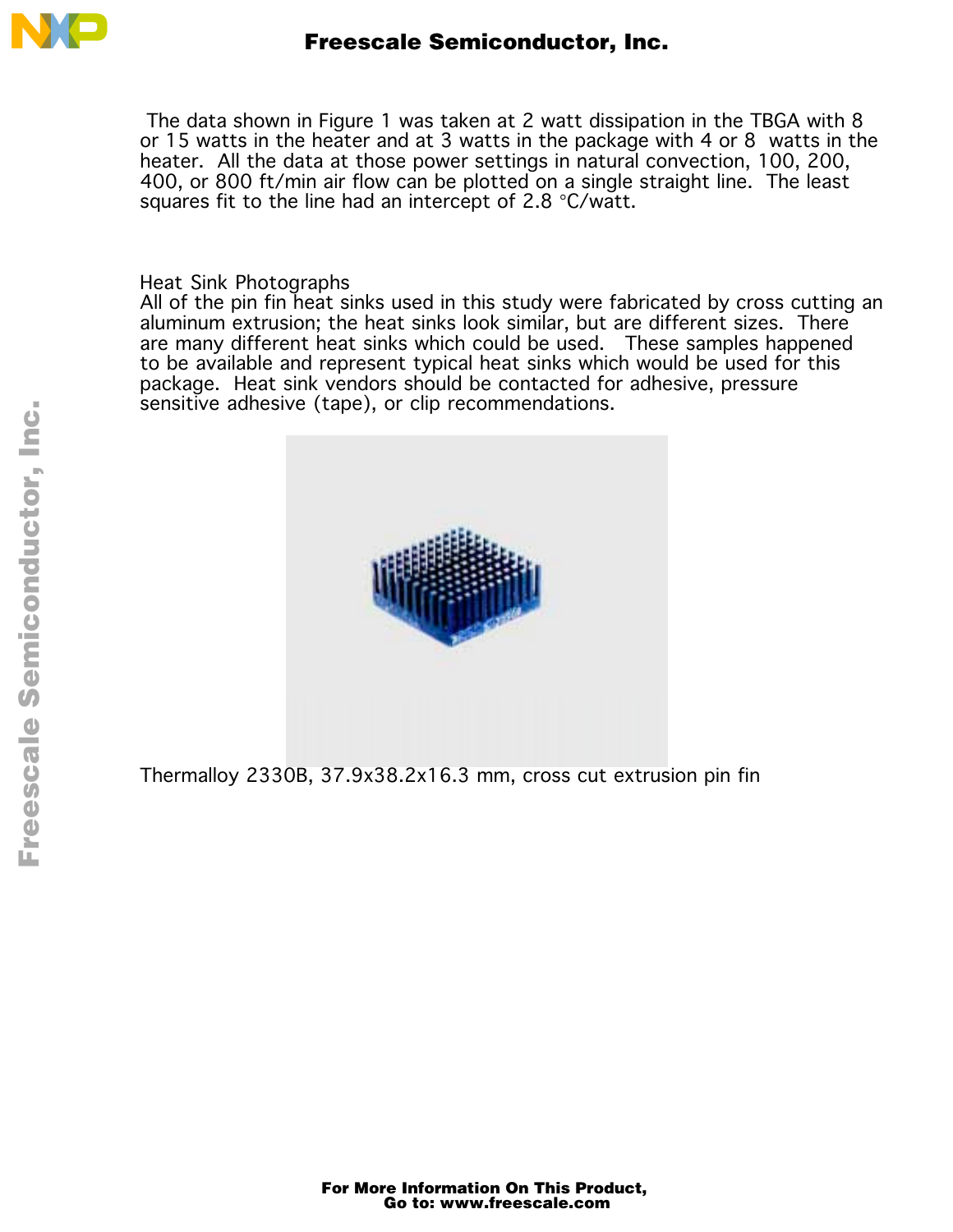

## Freescale Semiconductor, Inc.



Thermalloy 2332B, 41.3x43.3x16.3 mm, cross cut extrusion pin fin



Wakefield 698100AB, 53.8x53.1x24.7 mm, cross cut extrusion pin fin